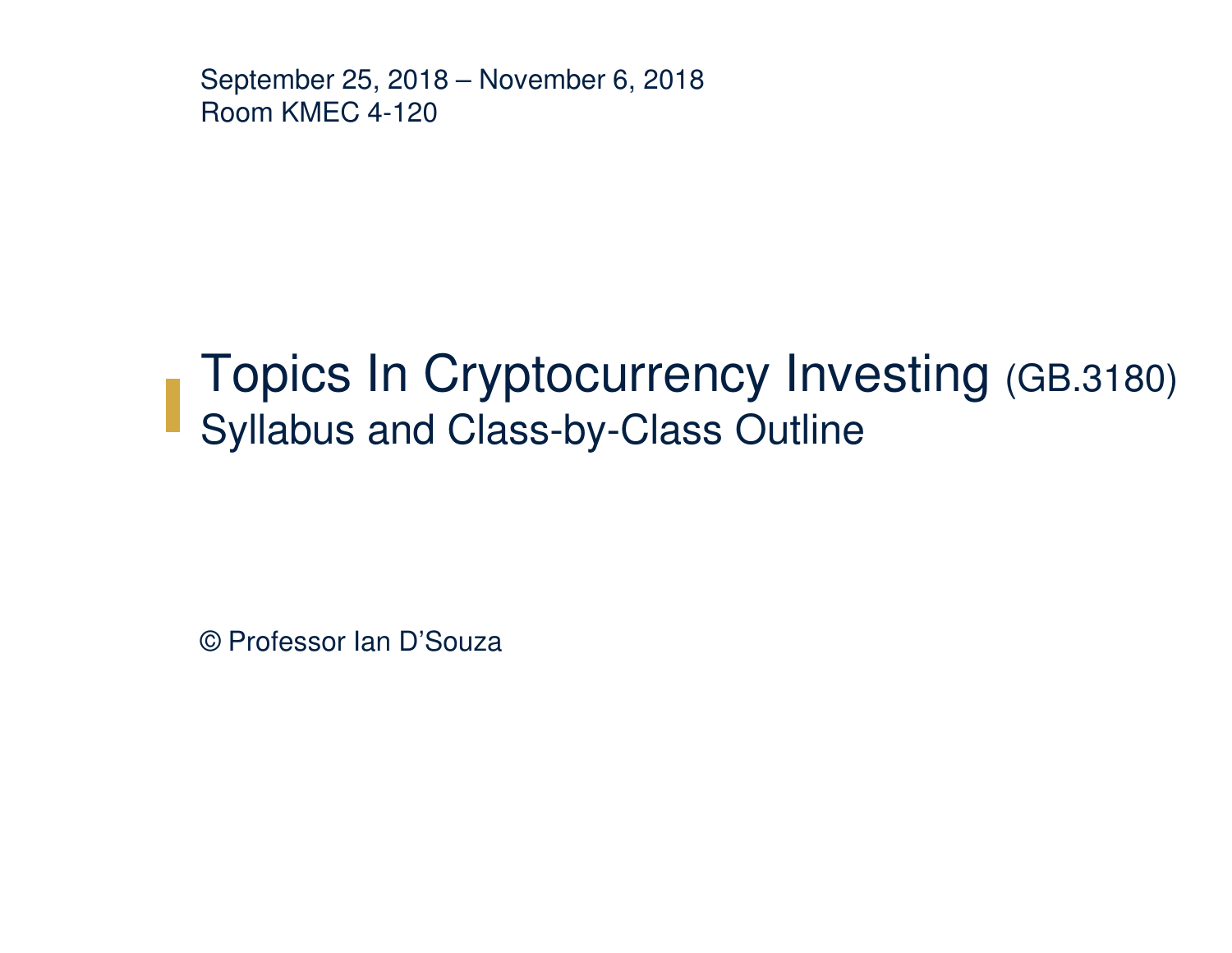# Cryptocurrency Investing (GB.3180)

# **Introduction**

- A cryptocurrency "refers to a math-based, decentralized convertible virtual currency that is protected by cryptography – ie. it incorporates principles of cryptography to implement a distributed, decentralised, secure information economy" (Virtual Currencies Key Definitions and Potential AML/CFT Risks", FATF Report June 2014)
- The oldest and largest cryptocurrency, in market capitalization terms, is Bitcoin (as of Dec 2017)
- For this course, a cryptocurrency is an emerging asset class representing the intersection of disruptive early stage technology, liquid capital markets and new use cases and business models
- This class focuses on understanding the investment implications of the cryptocurrencies being created at this intersection point

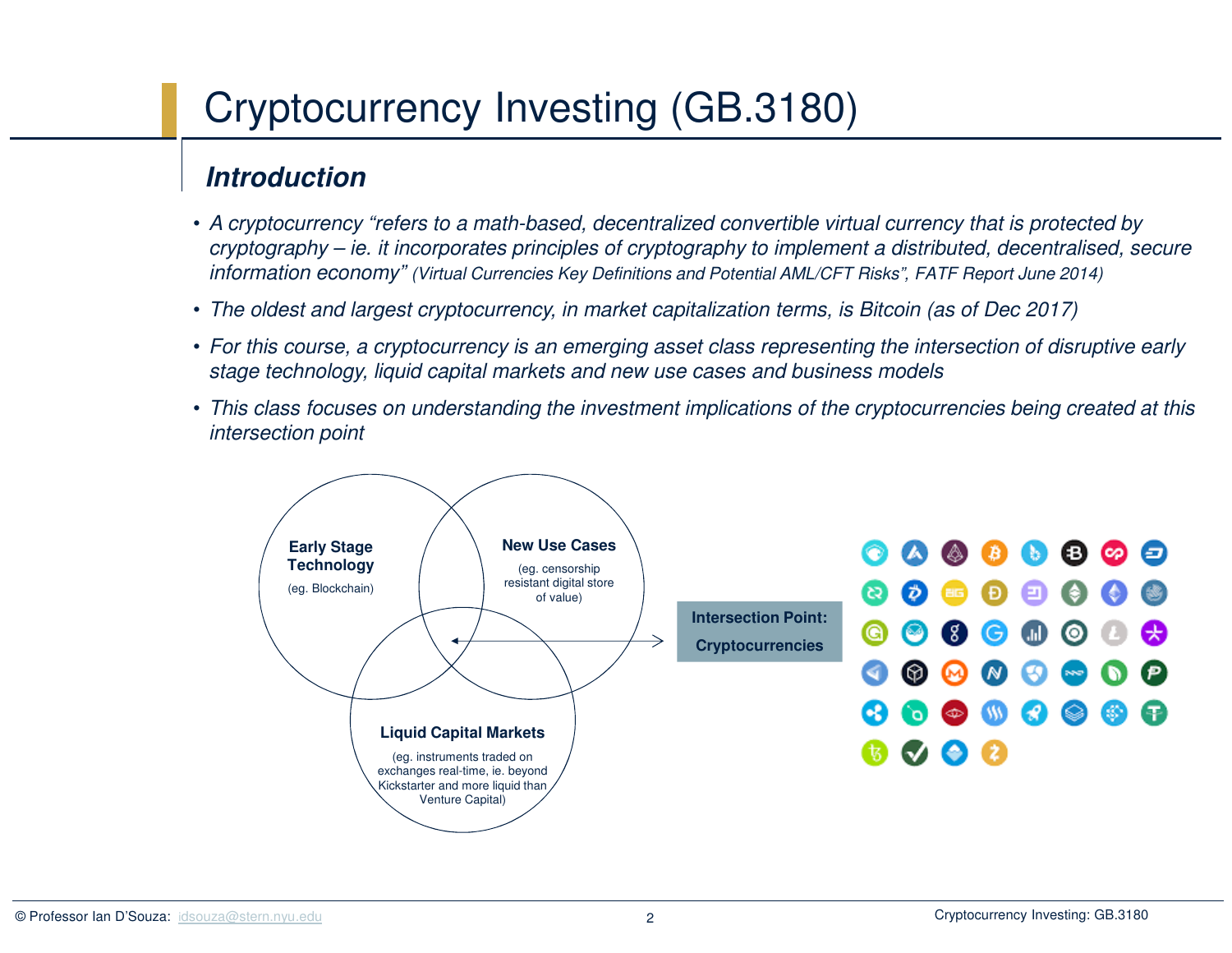# Cryptocurrency Investing (GB.3180)

# **Context**

- There is significant interest in cryptocurrencies because of their massive rise in market capitalization terms (over 10x from 2016 to 2017)
- This rise has caused significant media coverage and prominent executives from finance and technology (fintech) have provided perspectives on cryptocurrency's role and value to society

The total cryptocurrency market cap has risen >10x in the last year



Source: Coinmarketcap, Coindesk and Bernstein analysis



- **"The currency [bitcoin] isn't going to work. You can't have a business where people can invest a currency out of thin air and think that people who are buying it are really smart. Its worse than tulip bulbs. It won't end well…….It's a fraud"** (Jamie Dimon, CEO of JP Morgan)
- **"There is no CEO of bitcoin, no headquarters of bitcoin, no owner of the Bitcoin network, just like there is no CEO, headquarters or owner of the English language…. Cryptocurrencies …. provide a way for many to take control of their own financial sovereignty in a system that many are not happy with today. "**  (Farzam Ehsani, Medium, My Open Letter to Jamie Dimon)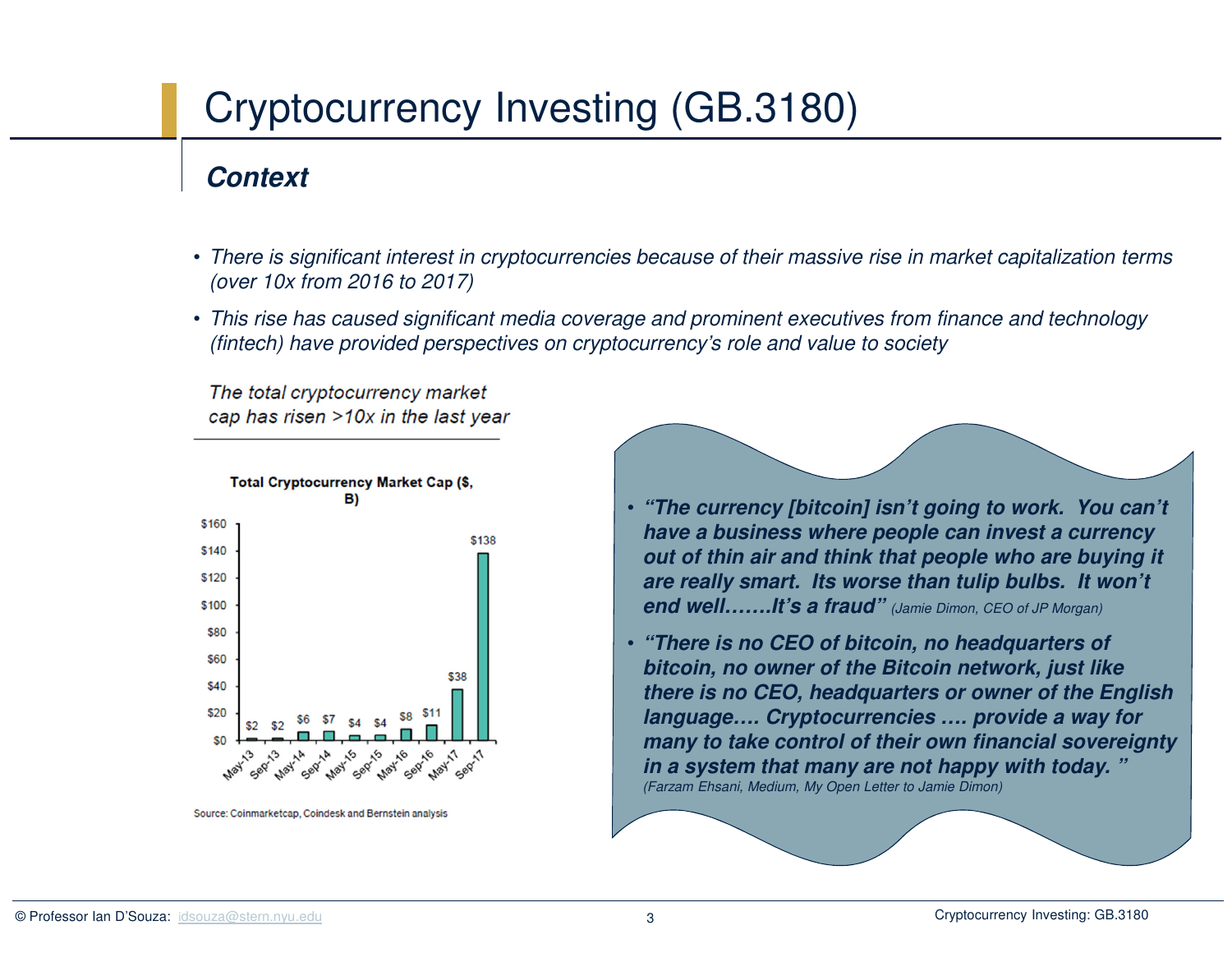# Cryptocurrency Investing - Objectives (GB.3180)

# **Academic Course Objectives**

# **FOR STUDENTS:**

**1**

- **To explore the fundamental aspects of cryptocurrencies and the liquid markets they operate in**
	- The questions here: What are cryptocurrencies? What are the fundamental drivers behind certain cryptocurrencies including supply schedule, network effects and forks/segwitz? What are the types of exchanges that allow for investor transactions?
- **To test select psychological biases/heuristics associated with these cryptocurrencies and the regulatory dynamics overlaid on it2**
	- The questions here: Are markets rational even if individual investors appear not to be? What is the nature of a 24-7 feedback loop? Is a crypto-fork a free dividend? What are the regulatory oversight being pursued for cryptocurrencies?
	- **To discuss practical implications of investing in these cryptocurrencies from limits to arbitrage to portfolio impacts across a range of asset classes**
		- The questions here: Is there a "law of one price"? If the market price is not right, can we exploit irrationality via predictive trading strategies? Do you get compensated for idiosyncratic risks in crypto markets? What is the impact of including cryptocurrencies in a portfolio of traditional assets?
		- • We approach this analysis of investing in cryptocurrencies by also comparing it to traditional asset analysis (eg. Stock picking vs. coin/token picking) and using the lessons learned in that asset class to assist with cryptocurrency management
		- $\bullet$  There are over 1000 tokens listed on exchanges throughout the world with Bitcoin & Ether being the two biggest in market capitalization terms as of December 2017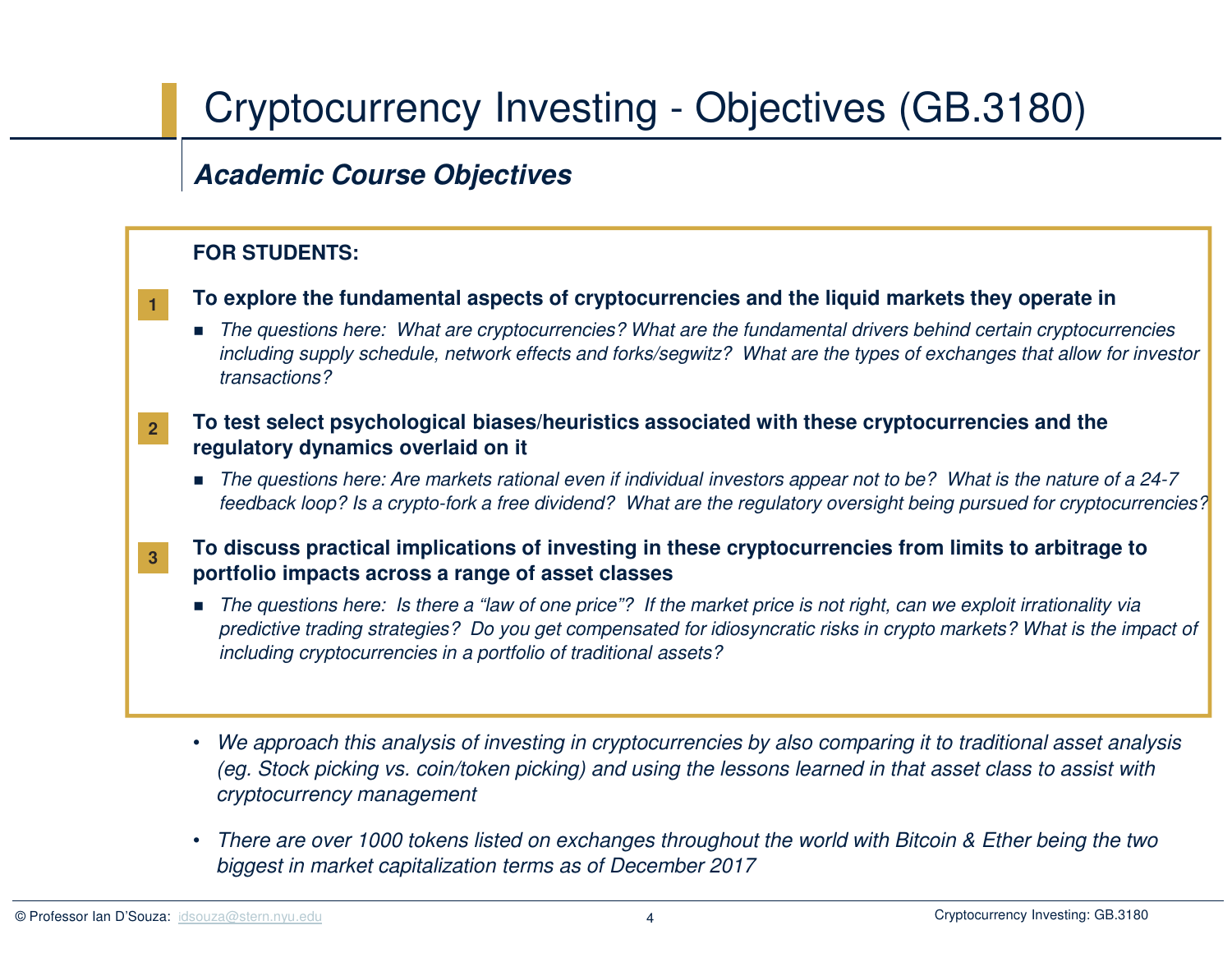# Cryptocurrency Investing – Class Sequencing (GB.3180)

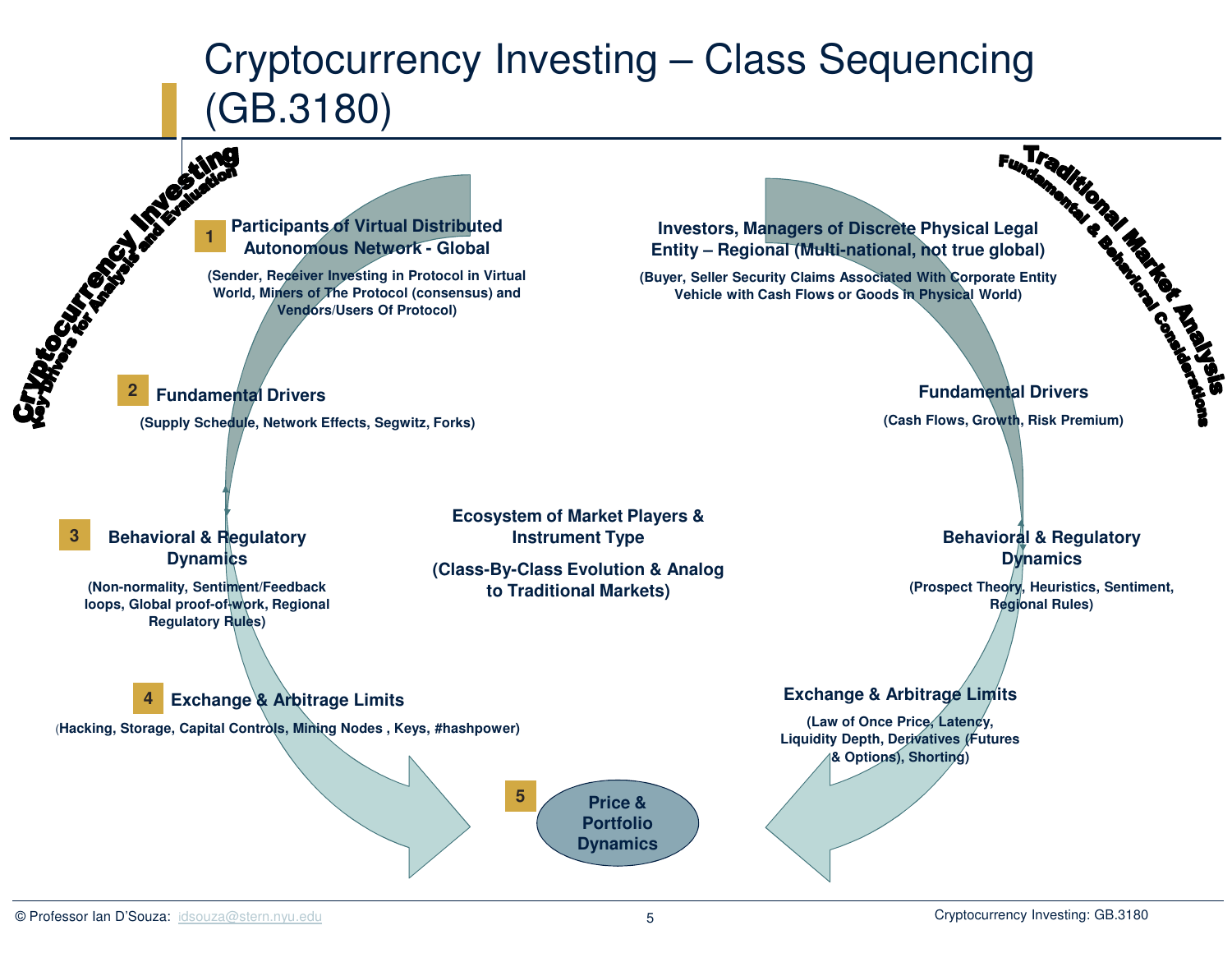# Cryptocurrency Investing - Reading Lists By Class

# **Initial Readings By Class (To Be Supplemented by Practitioner Articles)**

### Reading on NYU Classes

- "Bitcoin: A Peer-to-Peer Electronic Cash System," Nakamoto (2008)
- "The Great Chain of Being Sure About Things", The Economist (2015)
- "A Legal Analysis of the DAO Exploit and Possible Investor Rights," Bitcoin Magazine (2016)

### Reading on NYU Classes

- "Bitcoin: A Peer-to-Peer Electronic Cash System," Nakamoto (2008)
- "The Great Chain of Being Sure About Things", The Economist (2015)
- "Global Cryptocurrency Benchmarking Study", Cambridge Center for Alternative Finance (2017)

## Reading on NYU Classes

- "Noise," Black (1986)
- "Corporate Governance and Blockchains," Yermack (2017)
- NYDFS, Bitcoin License Regulation
- "Digital Currencies, Decentralized Ledgers and the Future of Central Banking", Raskin and Yermack (2017)

### Reading on NYU Classes

- "Bank of Canada's Blockchain Tests Spotlight Challenges," Ho (2017)
- "Central bank cryptocurrencies", BIS Quarterly Review, Sept 2017
- Variety of Reddit and Medium articles

### Reading on NYU Classes

**5**

**1**

**2**

**3**

- "Investor Sentiment & the Cross-Section of Stock Return", Baker & Wurgler (2003)
- "CBOE Bitcoin and Bitcoin Futures Whitepaper" (2018)
- "The Case for Bitcoin for Institutional Investors", Liew and Hewlett (2017)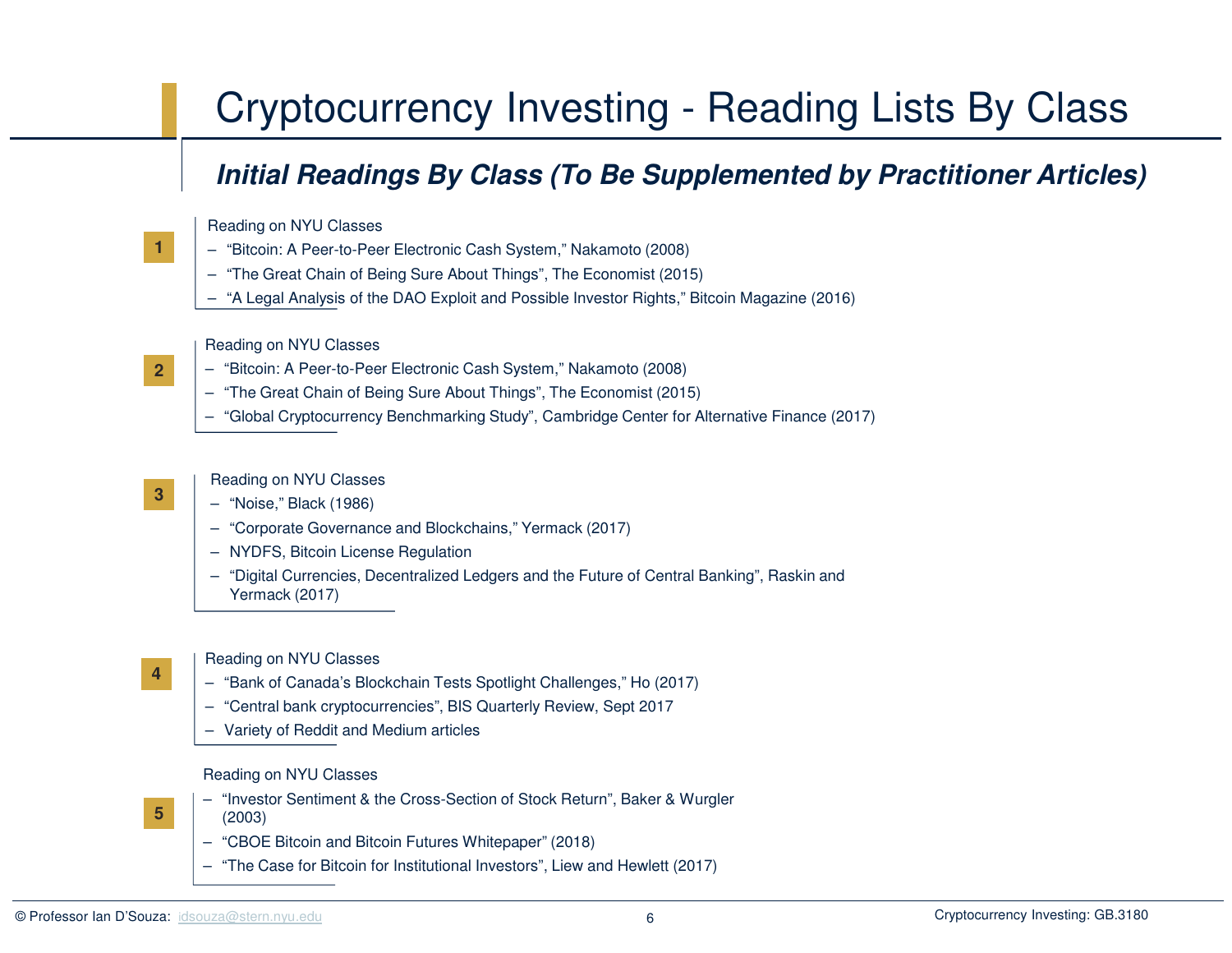# Cryptocurrency Investing - Timetable (GB.3180)

# **Class Timetable & Format Dates & Exclusions**

| <b>Month</b>                            | <b>September 2018</b>                |  |  |  |                                                                               | <b>October</b> |                              |                 |                 |                               | <b>November</b> |                                                                                          |  |  |  |
|-----------------------------------------|--------------------------------------|--|--|--|-------------------------------------------------------------------------------|----------------|------------------------------|-----------------|-----------------|-------------------------------|-----------------|------------------------------------------------------------------------------------------|--|--|--|
| <b>Week</b>                             |                                      |  |  |  | 25 <sup>2</sup>                                                               | 2 <sup>1</sup> | 9 <sup>1</sup>               | 16 <sup>1</sup> | 23 <sup>1</sup> | 30                            | 6               |                                                                                          |  |  |  |
| <b>Class Schedule</b>                   | Classes 1 - 6 (in KMEC 4-120, 6-9pm) |  |  |  |                                                                               |                |                              |                 |                 |                               |                 |                                                                                          |  |  |  |
| <b>Assignment #</b><br><b>Due Dates</b> |                                      |  |  |  | No 1. Due 10/2<br>Review DAO and<br>Tazos structures &<br><b>Implications</b> |                |                              |                 |                 |                               | Assets?         | No 4. Due 10/30<br>Exchange Breaks &<br><b>Hacking? Correlations</b><br>with Traditional |  |  |  |
| <b>Exam</b>                             |                                      |  |  |  | Analyze Bitcoin & Bitcoin Cash                                                |                | No 2. Due 10/16<br>Hard Fork |                 |                 | No 3. Due 10/23<br>Howe Test? |                 | What Law of One<br>Price? Coins and<br>Final Exam (90 mins, starts 6pm, Nov 6)           |  |  |  |

- Classes for behavioral finance will be videotaped and be held in KMEC 4-120. Six classes are scheduled 6-9pm from Tuesday September 25, 2018 to Tuesday November 6, 2018
- There is no class on October 9 (UG Legislative Day at NYU)

# **Class Format**

- You are strongly encouraged to attend each class given the discussion & instruction format chosen for this subject. Classes are divided into two parts
- $\blacksquare$  In the first half of each class we will be walking through a variety of whitepaper and emerging token case studies. Class participation represents 20% of the final grade. Please bring your name tags
- $\blacksquare$  In the second half we will take the experimental aspects discussed in the first part and overlay them into a framework (to mesh the academic and practical aspects of this course)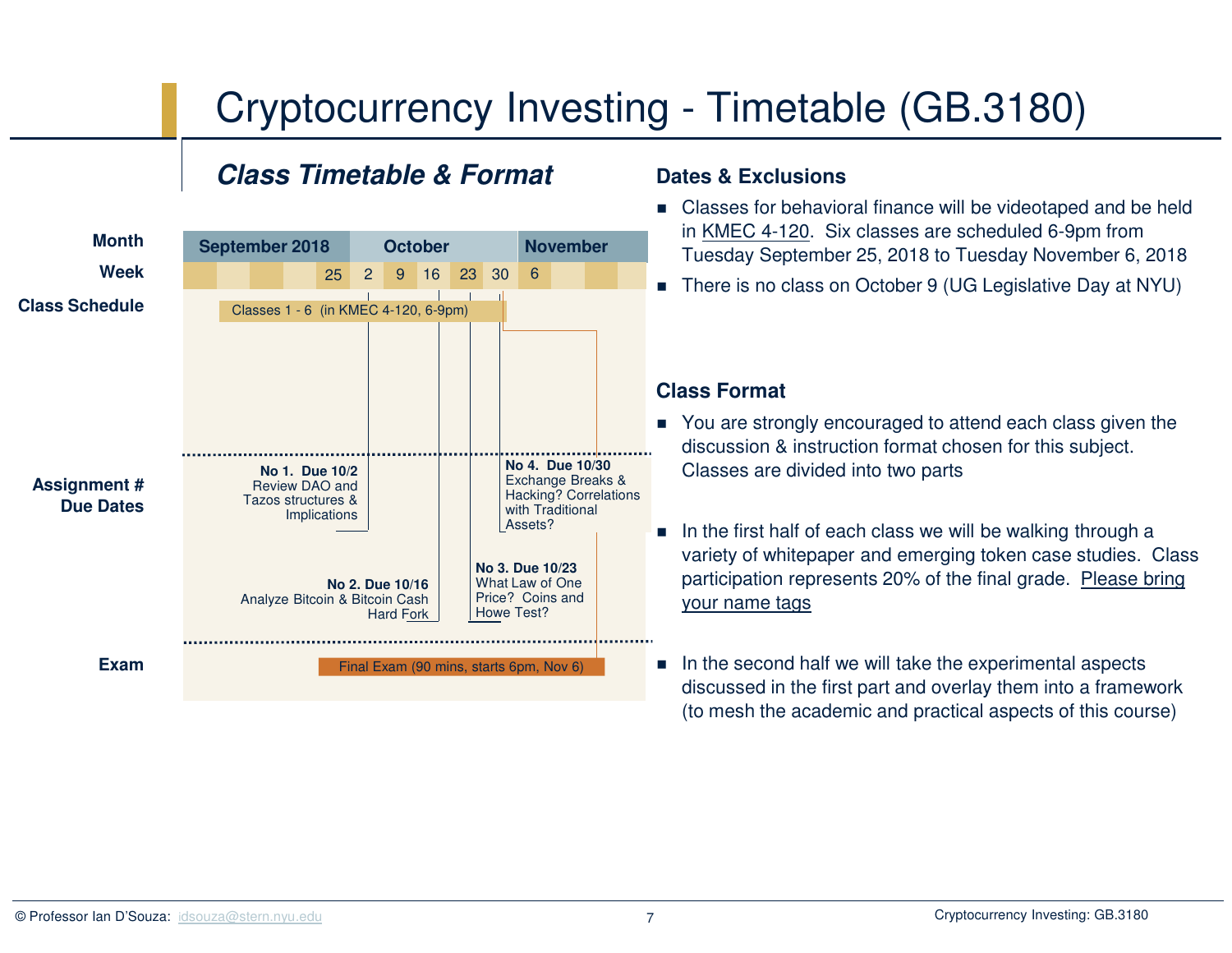# Cryptocurrency Investing (GB.3180)

# **Course Design, Exclusions and Grading Overview**

# **Weekly lecture (6 lectures x 3 hours each, 6pm-9pm)**

- $\blacksquare$  Each class begins with a series of real–life observations & experimental cases (handed out and discussed in class)
- There is extensive reading both in lecture notes and assigned readings. The lecture notes are extremely detailed (as they act as the textbook reference) and as such do not follow the format of simple bullet points
- Six to eight key articles to be read as part of each class. Readings comprise a mixture of academic journals (eg. NBER papers) and newspaper/popular/blog press (eg. The Economist, Medium, github, R3CEV). In select cases, we are able to see how academic research is interpreted by mass media (which in turn are more commonly read by traders and investors). Journal readings posted on NYU Classes & press articles will be handed out in class
- $\;\blacksquare\;$  Four take home cases or problems to be read and analyzed to reinforce classes each with graded assignment(s)
- **Course focuses on analysis as it relates to liquid tokens (not private blockchain companies or pre-Initial Coin Offerings [ICOs]). Focus on practitioner considerations as a fund or portfolio manager (within academic framework)2**
	- Note: This is not a course on crypto-trading, but rather how to theoretically & practically incorporate traditional financial analysis into models for crypto-asset pricing for investing purposes
	- Excludes detailed review of corporate finance, Excludes allocation of resources to non-publicly traded asset classes (eg. Pre-ICO), Excludes considerations in "over the counter" (OTC) markets, **Excludes detailed review of blockchain or foundations of fintech (other NYU CS and NYU Stern courses offer these)**

#### **Grading structure3**

- 60% closed book, in-class exam (final class, 90 minutes)
- 20% class attendance & participation for each of first five classes
- 20% 4 mini-assignments based around set problems or set cases
	- To be submitted individually or as a group, each assignment worth 5% (refer also "collaboration", page 6)

# **All required readings and cases will be on NYU Classes or handed out in class (no textbook/coursepack)**

**4**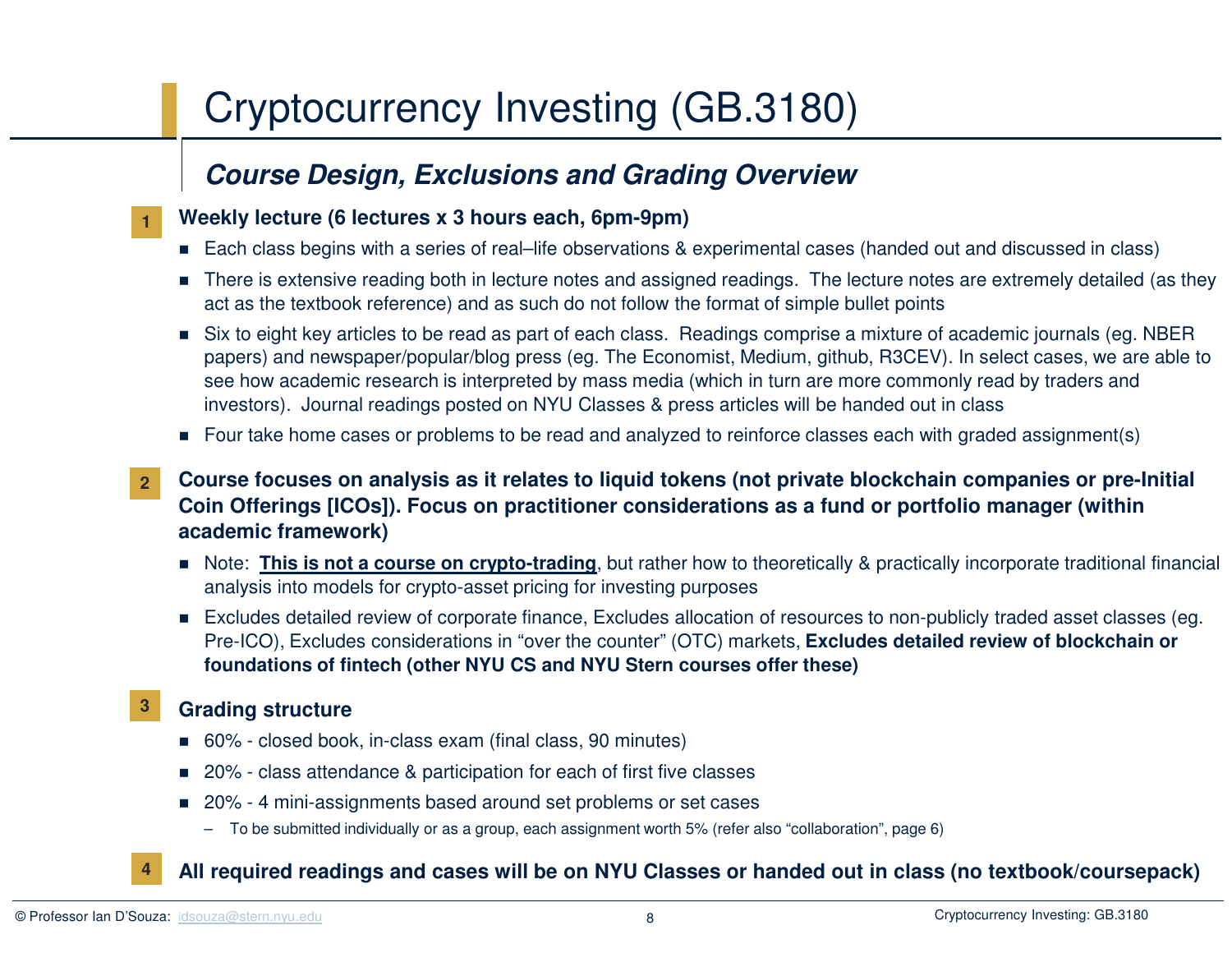# Course Orientation – Ecosystem : Class 1

**Interaction of Cryptocurrencies, Key Players Relative to Traditional Market Investors**

- **List course objectives, grading and structure**
- **Discussion of coin instruments and organization structure it operates in (linked to projects, corporations or foundations)2**
- **Step-by-step build-up of conceptual framework for analyzing cryptocurrencies3**
	- Explanation of instruments & market price (outcome between buyer/seller decision)
	- **I** Identify components of buyer/seller decision collectively and the market participants in the ecosystem (developers, miners, investors, regulators)
	- Key areas of focus for fundamental parameters that differ from traditional markets
	- $\quad \blacksquare$  Key areas of focus of behavioral and regulatory dynamics
	- Relevance of both markets to understanding (why it matters?)
	- **A brief review of the concept of markets**
		- Crypto market (focus in this course) versus other markets/games such as
			- Stock Market
			- Gaming coins, Horseracing, Casino Games (poker, roulette etc)
- **5**

**4**

**1**

# **Revisit select economic paradigms**

- Dual Spending Problem
- Probability Distributions (Normal v. non-normal distributions, Discrete v. continuous time)

### Learning Objectives

- What is a cryptocurrency?
- What is the underlying entity the crypto is linked to (project, corporation or foundation)?
- Who are the key players in the ecosystem? What are their motives and how to balance them? Consensus v. equilibrium

### Classroom exercise

– Review of Satoshi Bitcoin **Whitepaper** 

### Reading on NYU Classes

- "Bitcoin: A Peer-to-Peer Electronic Cash System," Nakamoto (2008)
- "The Great Chain of Being Sure About Things", The Economist (2015)
- "A Legal Analysis of the DAO Exploit and Possible Investor Rights," Bitcoin Magazine (2016)

Assignment 1 (to be handed in next class)

– Problem to be posted on NYU Classes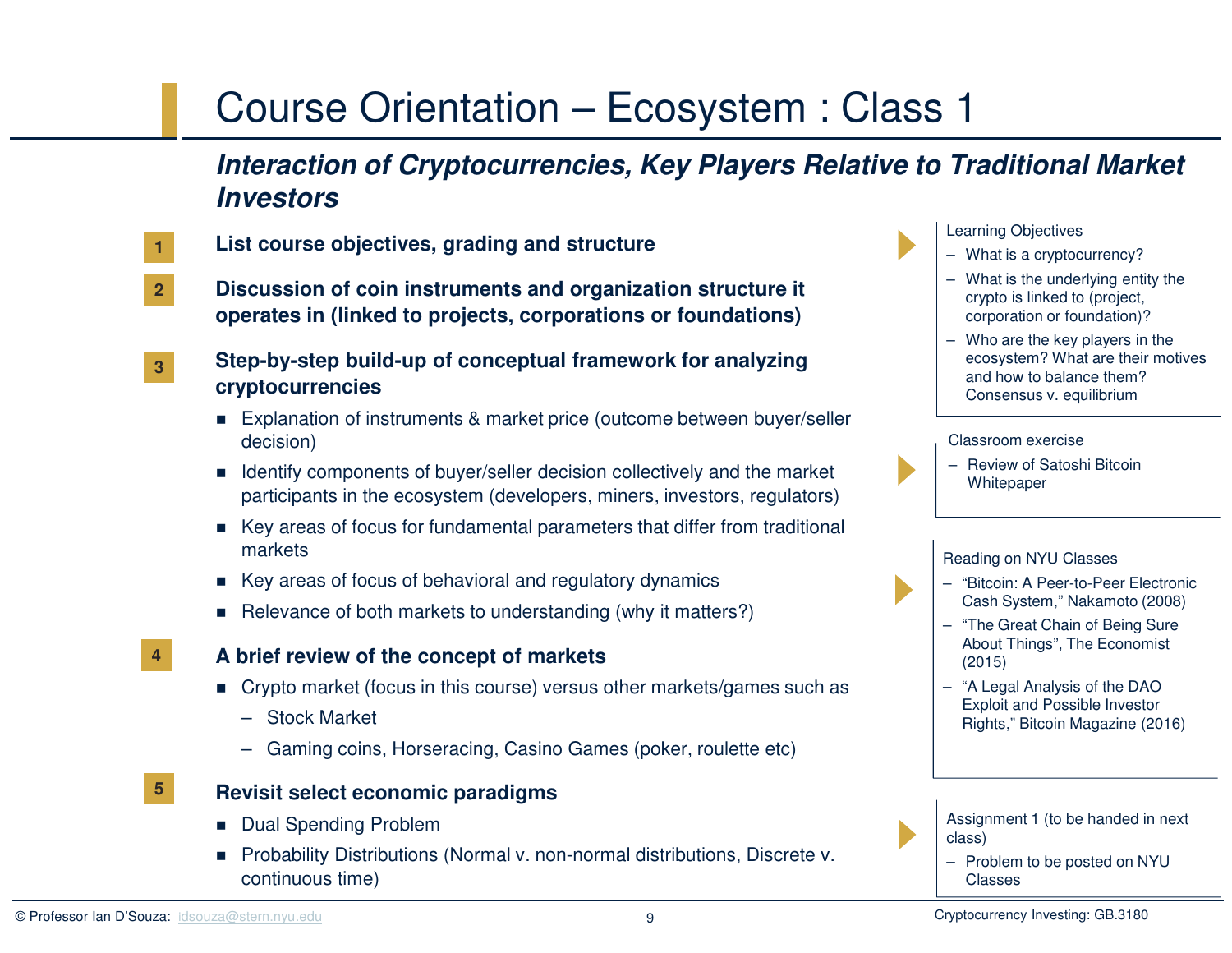# Fundamental Drivers: Class 2

# **Supply Schedule, Network Effects and Forks/Segwitz**

# **Identify key parameters within any Crypto White Paper**

- What are the key drivers?
	- Supply Schedule
	- Mining Algorithm & Pre-Mining
	- Block Size, Difficulty and Adaptability
	- Coder Pedigree, Use Cases
	- Consensus and Resolution Mechanism
- Explore concepts relative to traditional stock market (cash flows, growth, risk premia)

# **Key traits ("decision mindset") of demand versus supply dynamics**

- Proof of Work, Proof of Stake
- Soft and Hard Forks
- Discussion of utility maximization v. prospect theory?
- Global versus regional dynamics

## **Revisit select economic paradigms**

- **Equilibrium pricing and consensus mechanism**
- Network effects & Metcalfe's Law
- Anti-fragility

Learning Objectives

- What are key fundamental drivers of a cryptocurrency or coin?
- How do you analyze demand versus supply?
- What data sets market prices? What is the difference between noise & information?

### Classroom exercise

- Experimental (flash cards in class)
- Who are you? Spock v. McCoy? Animal spirits?

## Reading on NYU Classes

- "Is Bitcoin a real currency," Yermack(2013)
- "How to Time-Stamp a Digital Document," Haber and Stornetta(1991)
- "Smart Contracts 12 Use Cases for Business," Chamber of Digital Commerce (2016)

Assignment 2 (to be handed in next class)

– Problem to be posted on NYU Classes

**1**

**2**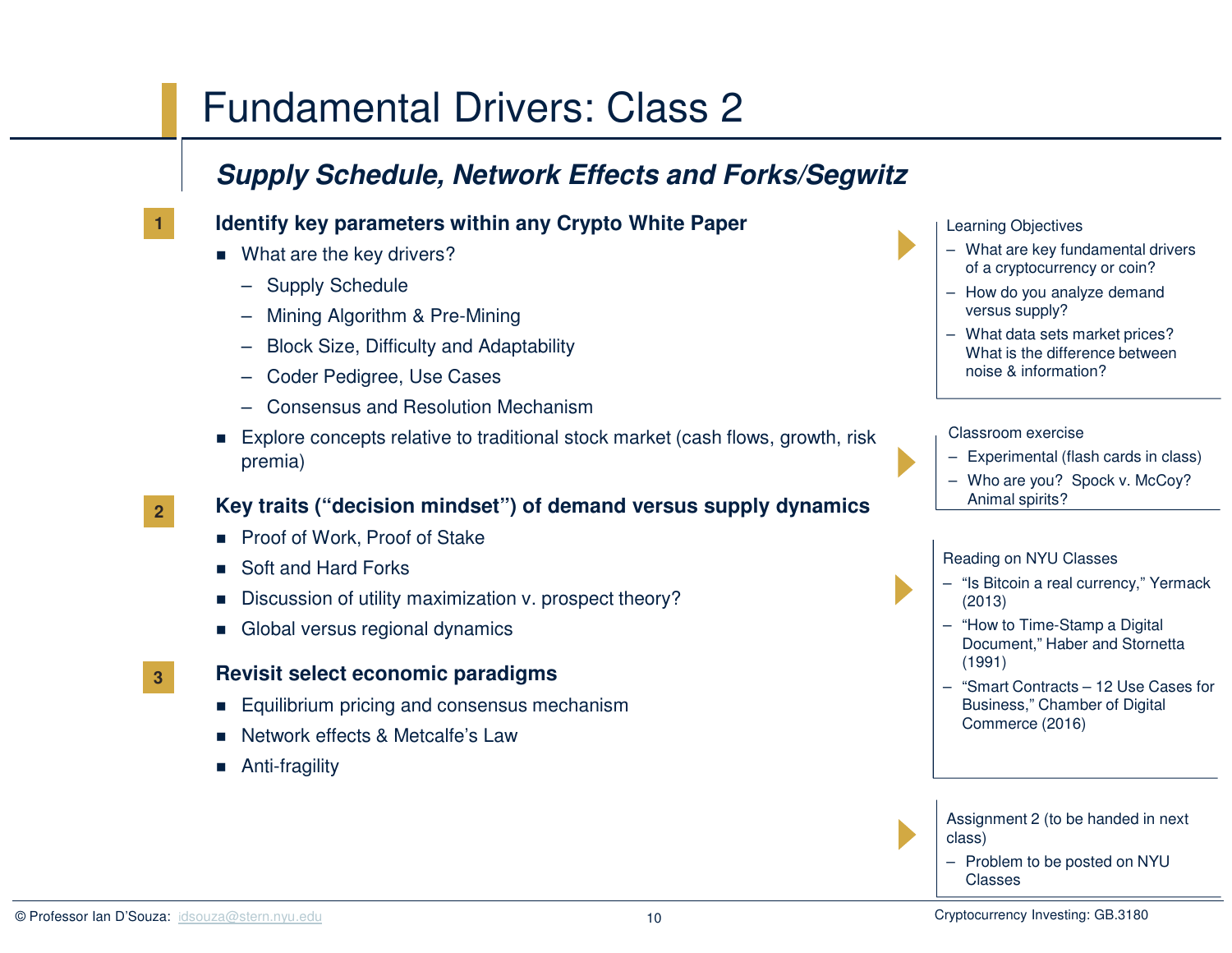# Behavioral & Regulatory Dynamics: Class 3

# **Global Feedback Loops, Prospect Theory and Jurisdictional (Regional) Regulatory Rules**



**2**

## **Discussion of information sources & sets**

- Information Sets
	- Past prices, current announcements, insider information
- Noise v. Relevant Information
	- Role of media in setting mood (sentiment, feedback loops)
	- Presentation of information (framing, prediction addiction)
	- Data series (noise v. information)
- Potential consequences (dependence, momentum)

## **Investors biases based on information & reaction time**

- Representativeness
- Anchoring & Availability
- Overconfidence v. Conservatism

#### **Regulatory approaches to legal classification and enforcement3**

- USA Howey Test
- ICO & Zurich Foundations (vs. Venture Capital raisings)
- Listed options and futures on Regulated Exchanges
- **Revisit select economic paradigms**
	- Random Walk & Momentum ("Markets have no memory, No free lunch")
	- Event Studies (eg. Post-earnings announcements), Non-stationarity



- How is this information evaluated & reflected? Do different investor types have different reaction times?
- What are the implications on market price from feedback loops, volatility clusters and trading v. clock time?
- What are legal approaches to regulation?

### Classroom exercise



## Reading on NYU Classes

- "Noise," Black (1986)
- "Corporate Governance and Blockchains," Yermack (2017)
- NYDFS, Bitcoin License Regulation
- – "Digital Currencies, Decentralized Ledgers and the Future of Central Banking", Raskin and Yermack (2017)

Assignment 3 (to be handed in next class)

– Problem to be posted on NYU Classes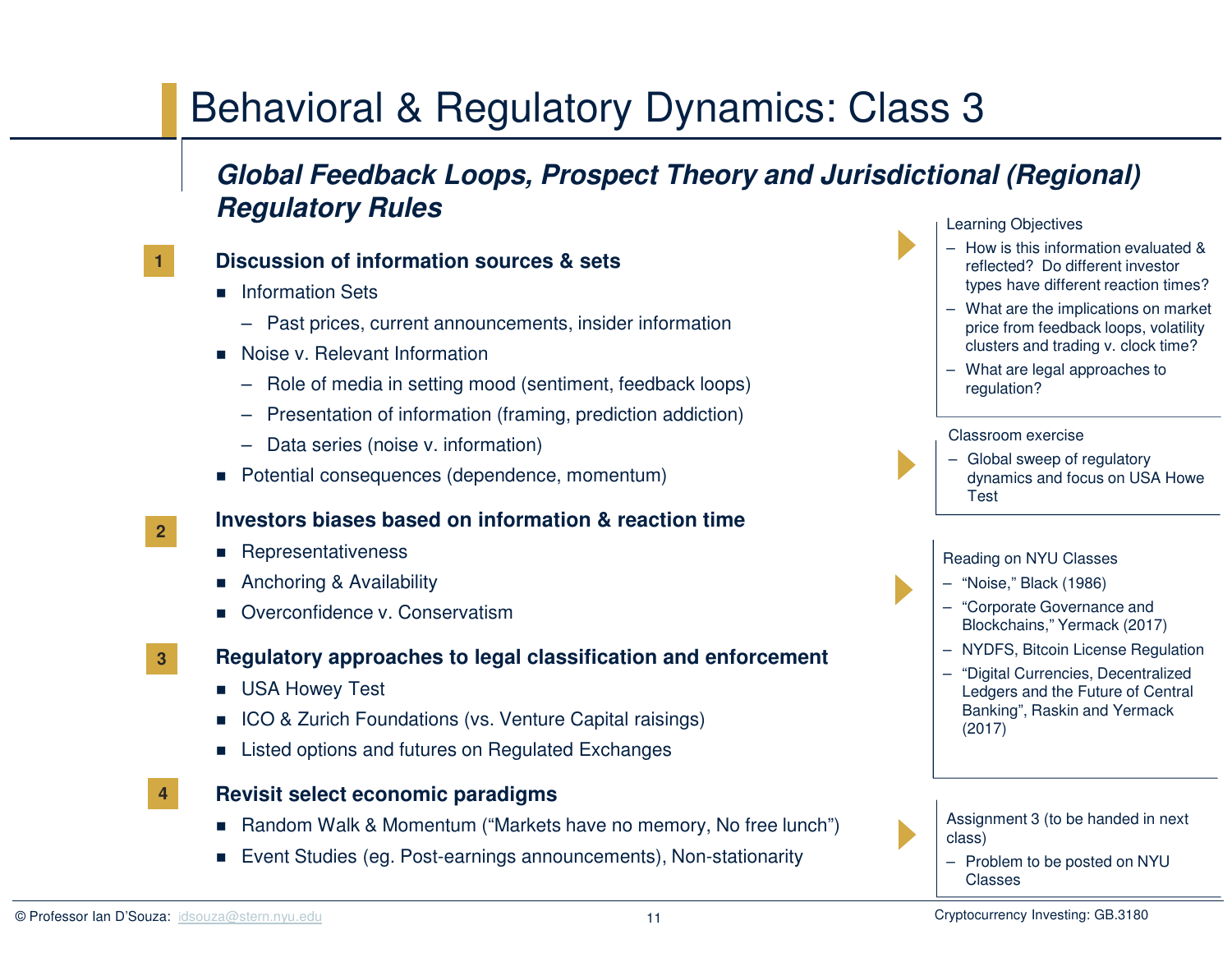# Exchange Issues & Arbitrage Limits: Class 4

# **Market Frictions, Storage, Hacking & Market Anomalies**

# **Limits to arbitrage**

- Security type (geography)
- Strategy limitations (shorting, options, futures)
- Storage (Wallets, Cold & Warm), Taxes, liquidation preferences and other frictions

# **Documented case studies & anomalies**

- Three recent case studies
	- Mt Gox, other hacks
	- Bid-Ask spreads, latency arbitrage
	- Prices of bitcoin in US, Korea, Japan exchanges
- Patterns/puzzles that appear to contradict efficient markets
	- Momentum Effects
	- Predictability Puzzle

# **3**

**1**

**2**

# **Revisit select economic paradigms**

- Arbitrage Theory ("No Free Lunch v. Risky Lunch")
- The Law of One Price
- Fragmented Liquidity (not Fractional Reserve?)

### Learning Objectives

- What is arbitrage academia v. real world?
- Are there limits to arbitrage?
- What are these limits?
- What are market anomalies and do they contradict efficient markets?

### Classroom exercise

- Mt Gox
- Order Book Depth

### Reading on NYU Classes

- "Bank of Canada's Blockchain
- Tests Spotlight Challenges," Ho (2017)
- Various Medium and Reddit Posts

### Assignment 4 (to be handed in next class)

– Problem to be posted on NYU Classes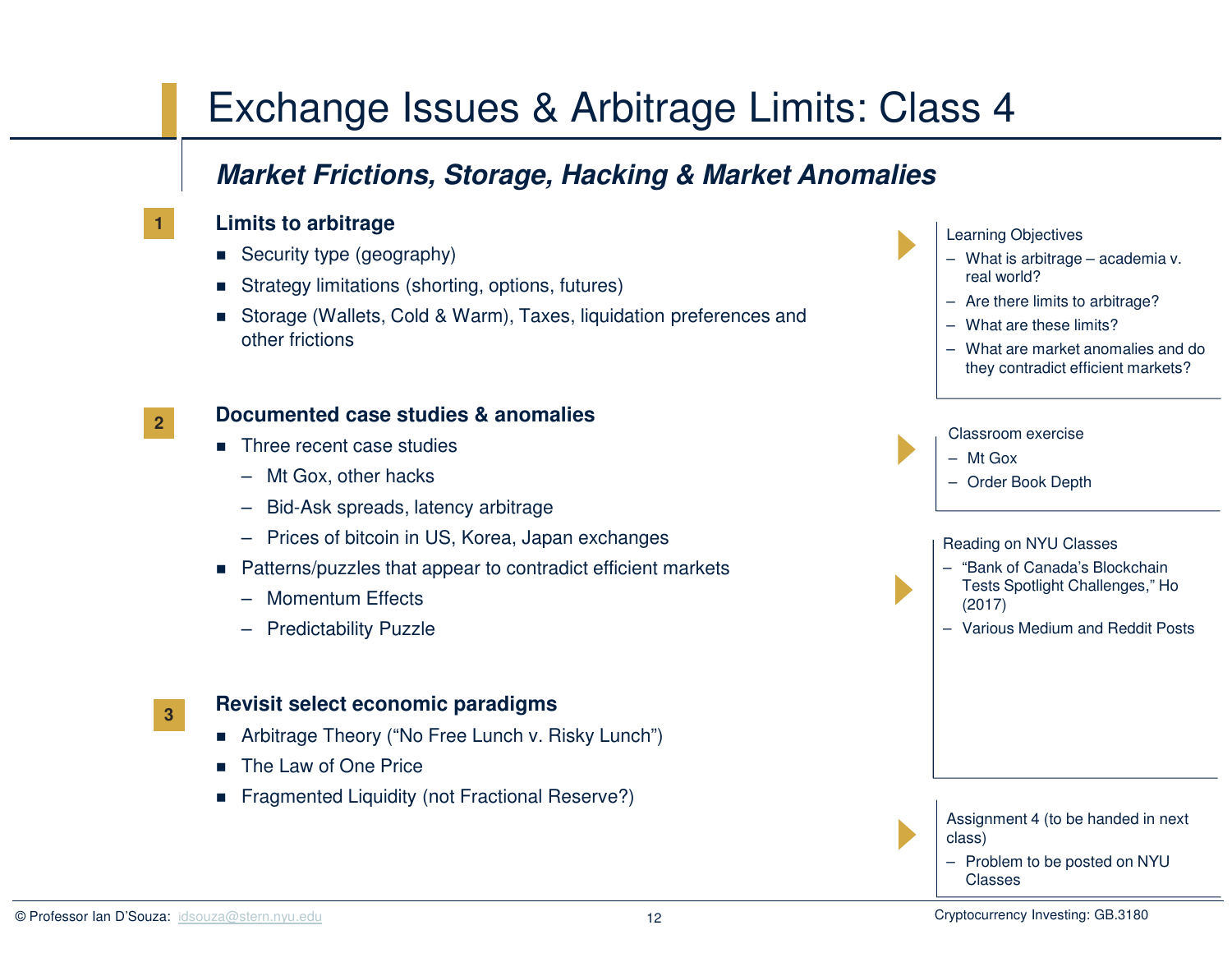# Price & Portfolio Dynamics : Class 5

# **Representative Investor v. Wisdom of crowds and Implications on Portfolio**

**Aggregation of multiple buyers & sellers results in?:**

- Whales (Big Investors, pre-mining)
- Representative investor
- Diversity, heterogeneity & wisdom of crowds (group think v. crowd think)
- **Review real-world trading strategies based on biases & anomalies**
	- Beta Trade
	- Activist Trade (eg. Relative trade in terms of BTC)
	- Theme Based Trade (eg. privacy, utility tokens etc)

#### **Myth Busters 3**

- Bitcoin is used for…..money laundering? Dark web? Completely Anonymous? etc
- **4**

**1**

**2**

## **Revisit select economic paradigms**

- $\blacksquare$  Alpha (α), beta (β), error (ε) in risk-return models
- Diversification & correlation (what happens to diversification when crypto is added to mix?)
- Volatility skews



- Do individual biases compound or cancel out at a market level?
- What happens when crypto is added to a mix of other instruments?
- What is the institutional investor level of interest?

### Classroom exercise

- Coinbase growth in accounts and liquidity
- Tether and BaseCoin

### Reading on NYU Classes

- "Investor Sentiment & the Cross-Section of Stock Return", Baker & Wurgler (2003)
- "CBOE Bitcoin Reference Rate for Futures" (2017)
- Various Medium and Reddit Posts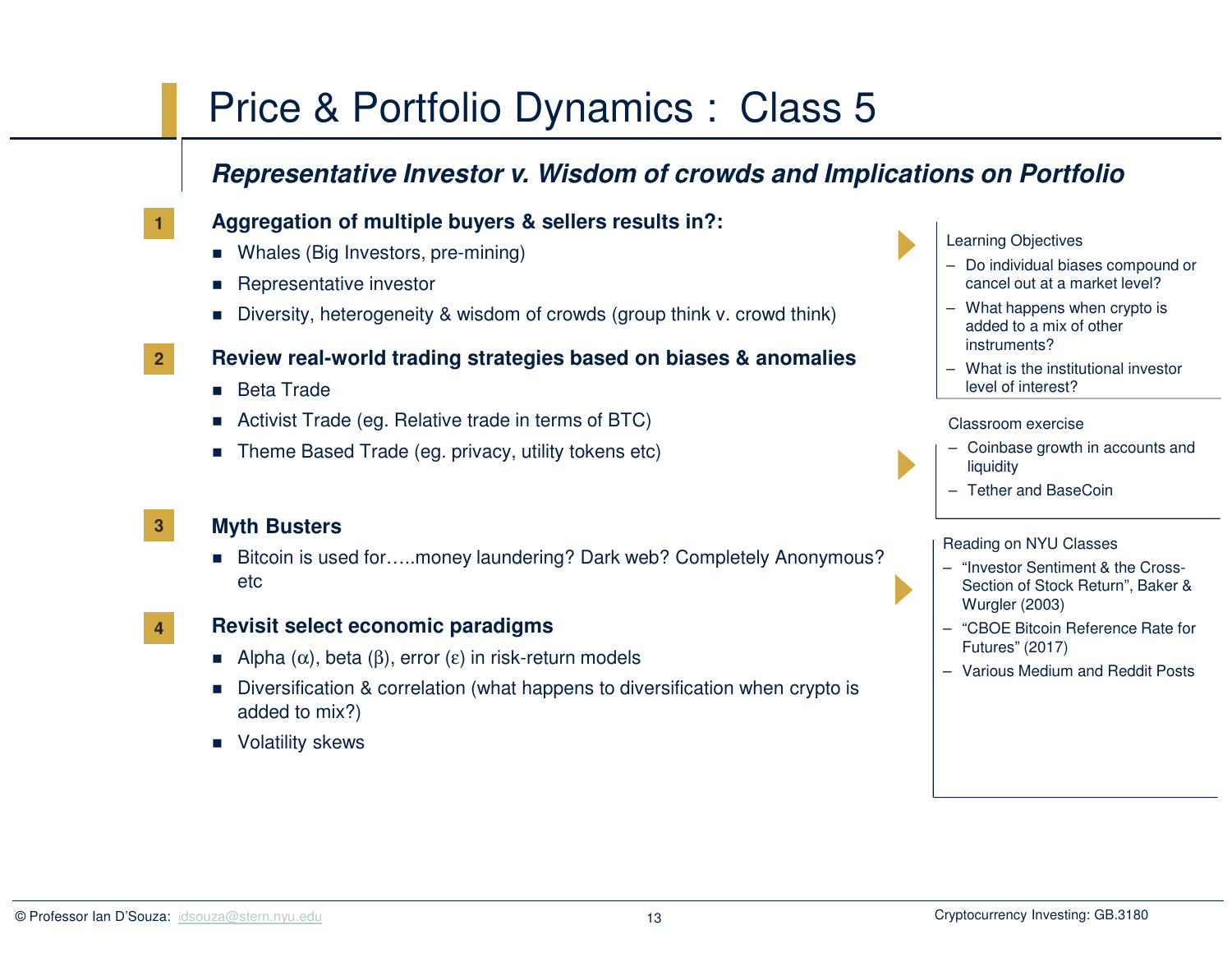# Exam & Emerging Areas of Crypto-Finance: Class 6



**2**

# **Exam (90 minutes, closed book)**

- Closed book, no notes but a non-programmable calculator is allowed
- In class
- 60% of grade for course

# **A look at other areas in crypto-finance**

- Smart contract construction
- Venture Capital Token Offering
- Disintermediation of other business lines (eg. Titles)



- Examination
- Discussion about other areas of crypto-finance not covered in detail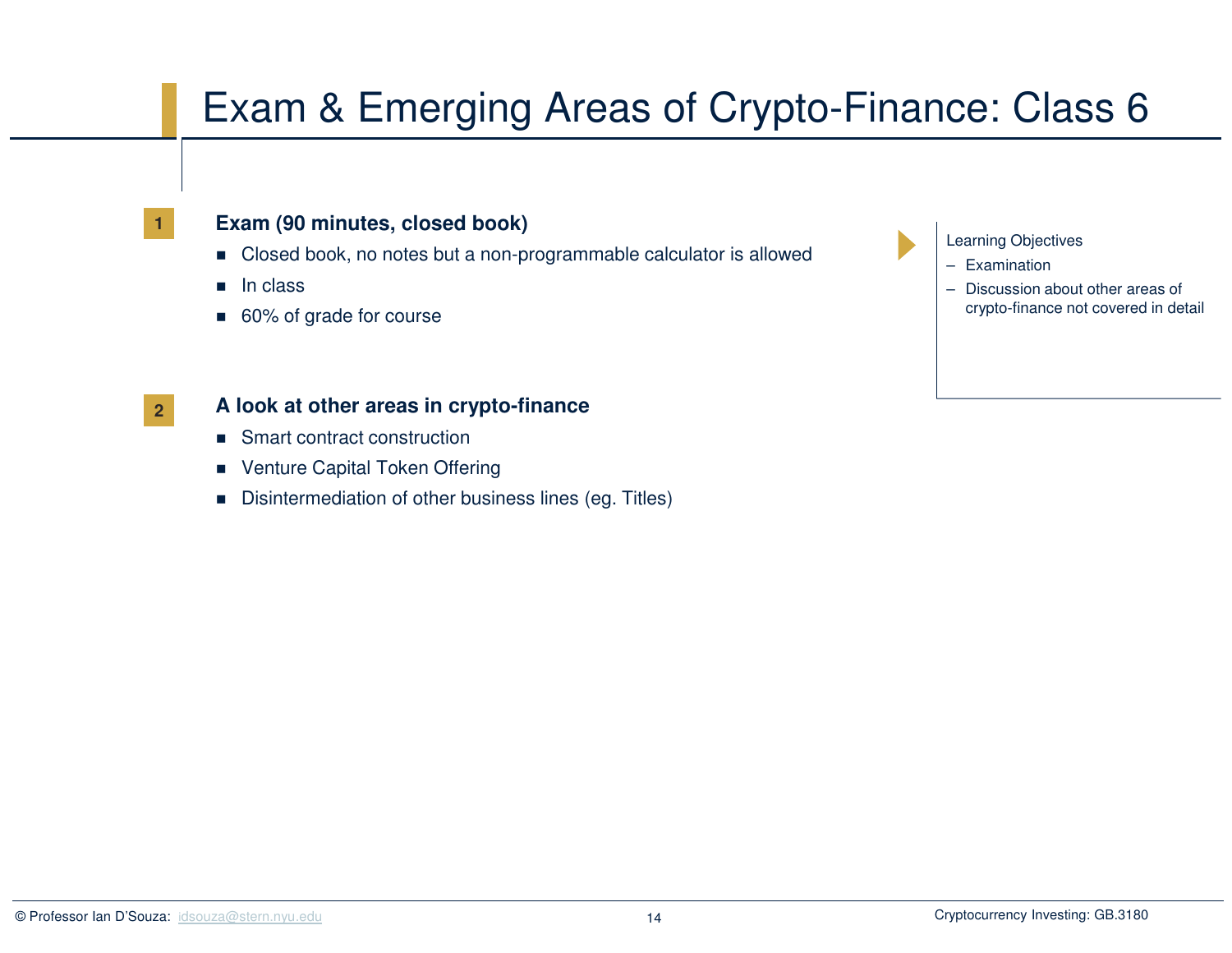# Cryptocurrency Investing (GB.XXXX)

# **Other Logistics**

# **Materials**

There is extensive reading both in lecture notes and assigned readings. The lecture notes are extremely detailed (as they act as the textbook reference) and as such do not follow the format of simple bullet points. There is no coursepack or assigned textbook for this class due to the emerging areas of research and findings in this field. This course outline has been posted (in NYU Classes) has been posted that cross-references the class-by-class syllabus (following pages) with thereadings that will be provided on NYU Classes (or in class).

# **Pre-Reading**

Preliminary lecture notes will be posted each week prior to the class to stimulate the assigned readings and provide impetus for class discussion. The preliminary lecture notes are purposely left incomplete (eg. tables are blank & will be completed through class participation). Final lecture notes will be posted after the class (in NYU Classes). Assigned readings, 6-8 per week will comprise 3-4 academic journal pieces (eg. NBER) and 3-4 from newspapers/press (eg. TheEconomist, R3CEV etc). Press articles will be handed out in class

# **Assignments, Collaboration & Feedback**

Each assignment is due 1 week after posting on NYU Classes (per timetable on prior page). You are permitted to work with other students in analyzing problem sets and, if you work in a group, each group paper when submitted must clearly disclose the student members. The mini-assignments (four in total worth 20% of final grade, to be submitted individually) will be posted to NYU Classes after each class and are to be handed in-person at the next class

General solutions will be posted to each assignment on a weekly basis. The solutions will identify the overall student body's strengths and areas for improvement in tackling the problem set. (Note: There can be a delay in processing solutions if students do not submit their assignment responses on a weekly basis. No points will be awarded to students who do not provide advance notice of a delayed response)

Students requesting individual assessment of their assignment can obtain direct feedback by making an appointment. Noindividual assignments will be handed back to students. Prior courses have revealed that students develop a stronger understanding of materials through direct contact as each student has different areas of focus